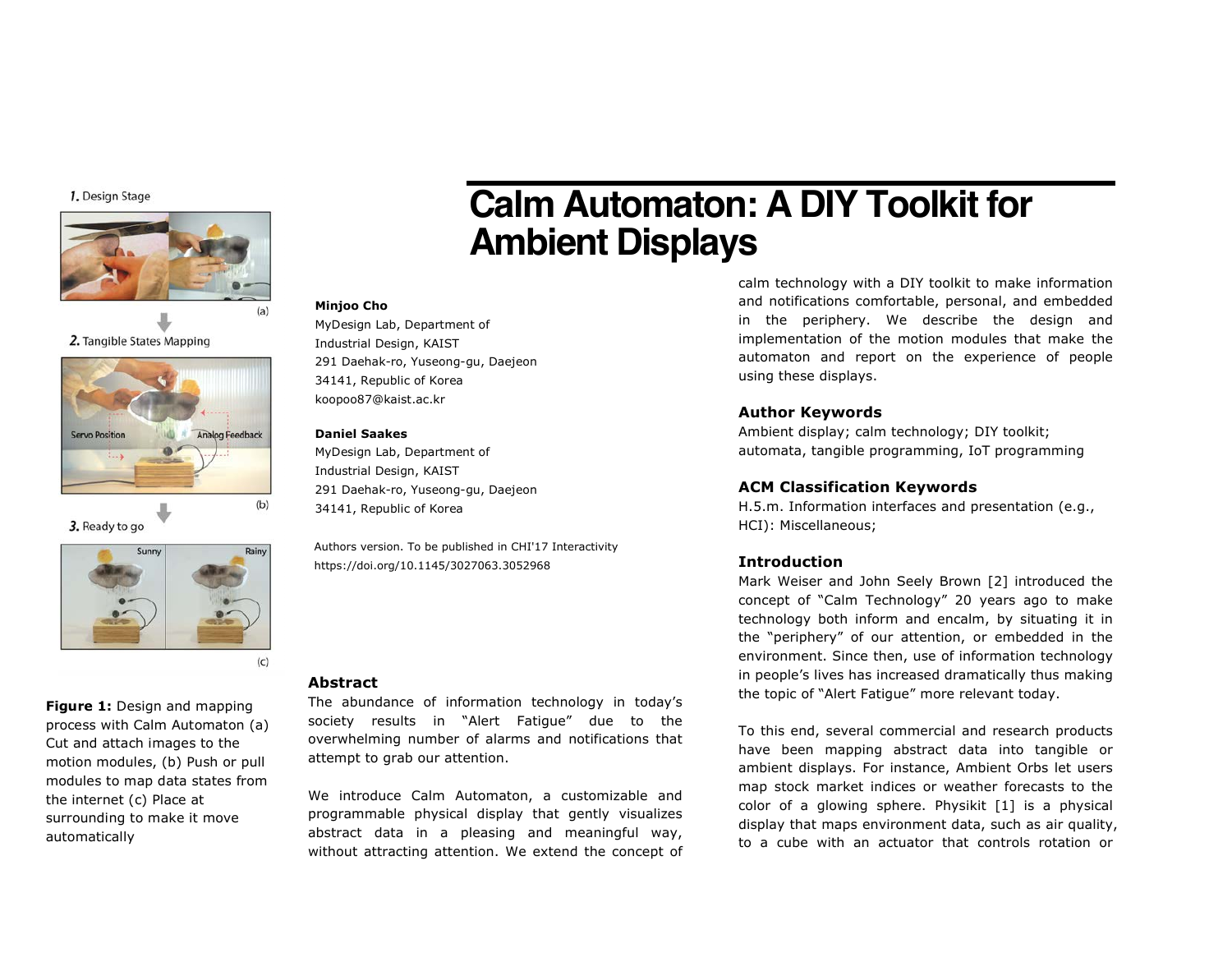





**Figure 3:** Motion Modules in Primitive Motions (horizontal, vertical, rotation) and Compound Motions (open & close)

airflow. Although these devices let users map data to actuators, they do not support the personalization of the display, nor let the user visualize personal data.

We were inspired by automatons, self-operating mechanics that move according to a predetermined sequence of operations, to allow for rich and personalized displays. The idea of "Calm Automatons" is to let the mechanism move using states and transitions based on information mapped by the user. For that, we build upon the variety of (robotic) construction toolkits such as RoBlocks, Cublets and Little Bits to let people build their own personal tangible display. With a teach-in paradigm, users map states to positions using direct manipulation and physical programming to design and program motion in robotic toolkits such as Topobo [4].

In a formative workshop with users we gathered ideas for "what to display?" and we discovered the need for visualizing personal data. For instance, an approaching deadline, or whether the boss is in his or her office. Hence, we build upon the related work in IoT to enable users to easily synchronize web data with peripheral objects such as IFTTT (If This Then That) [3], e.g. making use of existing API's to access calendar data or location services.

## **Calm Automaton Design**

We designed Calm Automaton to fit in the living room and to be placed on a table or shelf. Shown in Figure 2, it consists of a small wooden block with slits to fit a stack of two dimensional motion modules.



**Figure 2:** The Automaton consists of a wooden base that contains a Raspberry Pi wirelessly connected to the internet. Three slits on the top are for multiple "motion" layers.

Each of the motion modules is defined by a single primitive motion: simple linear ("horizontal" and "vertical"), "rise and fall", and "rotation": (around the vertical axis and on the modules plane) and "open and close", "wind" as compound motions. A "wind" module is embedded in the wooden body of the toolkit and consists of a fan for animating fabric and lightweight materials. (Figure 2 (b)).

The modules are made of thin transparent acrylic sheet material and fabricated with a laser cutter. A servomotor with analog position feedback is embedded in each module. The servo drives the module's motion, but the user can also position a module by hand to program a state. The modules have sufficient surface area for users to attach materials, such as cut-out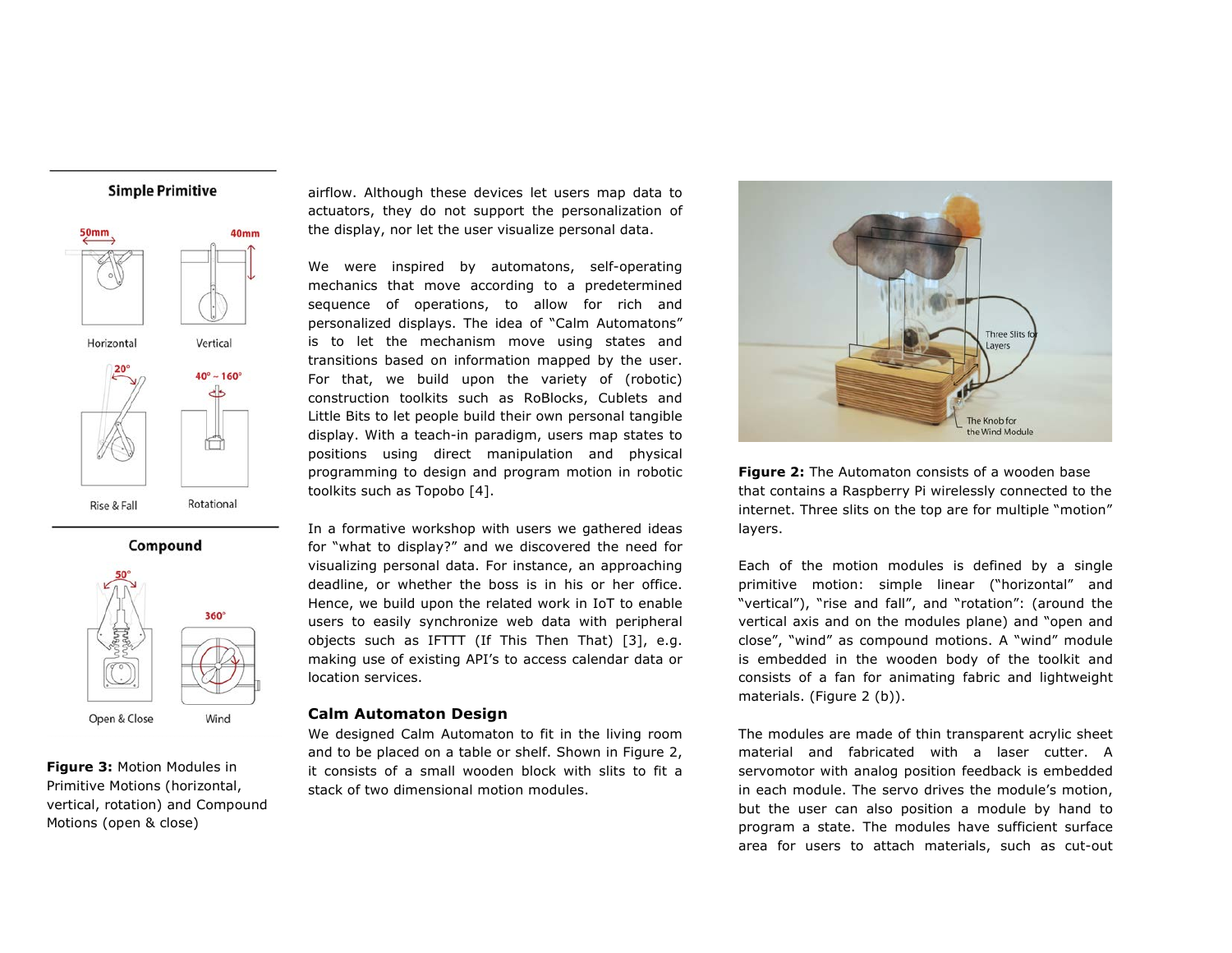graphics, to both the static parts as well as the dynamic parts. Through layering multiple modules in the slits, a complex three-dimensional diorama can be easily created.

Weather Posing Clicking **Data States** Android Application Calm Automator  $\frac{1}{2}$ Sunny **Change Shape** ֍ŕ Cloudy **Change Shape**  $\sum_{i=1}^{n}$ Rainy

**Figure 3:** Users customize the animation by mapping states. A state is selected on a mobile phone application and programmed using a teach-in paradigm by manually moving the motion modules into position.

State mapping is performed through posing the modules by hand and a mobile application written in Processing for Android. On the smartphone, an information source is selected. For example, a weather forecast has the states "sun", "rain", and "cloudy", and a deadline has several states as defined by a countdown until the date/time is reached. Then, one by one, a state is selected on the phone and the modules are posed according to the state. Switching between states lets users preview transitions. Once states are mapped to poses, the automaton runs automatically and the software fetches information from the internet and interpolates the states accordingly.

#### **Prototype**

The Calm Automaton is implemented in Processing and runs on a Raspberry Pi v2. An Arduino (teensy 3.1) is connected through USB and drives the servo motors and reads the module positions on its analog inputs. The Raspberry Pi is connected to the Internet through a Wi-Fi adapter. In the prototype we provided weather (weather forecast, temperature, humidity, wind speed), finance (exchange rates) and deadline event synchronized with Google calendar API for customization.

The Processing for Android application on the smartphone provides the user interface and communicates with the Raspberry Pi using the OSC data protocol. The phone communicates the selected

information source and sets the automaton in a specific mode: a "play mode" for use, and a "mapping mode" for each of the states. Entering the mapping mode, the Automaton transitions the motion modules to match the previous recorded state. Then, the Automaton listens for positional changes in the motion modules (made by the user) and stores new positions as an updated mapping for the state. When the user exits the mapping mode or application, the Calm Automaton turns back to auto-run mode , regularly fetches information from the Internet, and slowly actuates the servos accordingly.

# **User Study in the Wild**

We made three Calm Automaton prototypes to perform a preliminary user study in the wild. Six students were recruited (3 males and 3 females, average age of 23.83 (SD = 3.49)). Participants made a personal Calm Automaton and used it for one week in either their dormitory or on their desk in their laboratory.

We sensitized participants with a probe package and diary to let them think about what kind of information is important for them. In a small design session, we first showed the motion modules and explained the concept. Then we gave them tools (printer, pen, scissors, glue) and paper, and asked them to make a personalized information display. Figure 4 illustrates automata examples created by the participants. They expressed the data by utilizing various personal metaphors. Some visualized the deadline event display with popular cartoon characters changing shape as the deadline approaches. One participant made the hair of a male character look like a bird, and let it fly away as the wind speed got stronger. Most participants used all three motion layers and mapped three or more states.